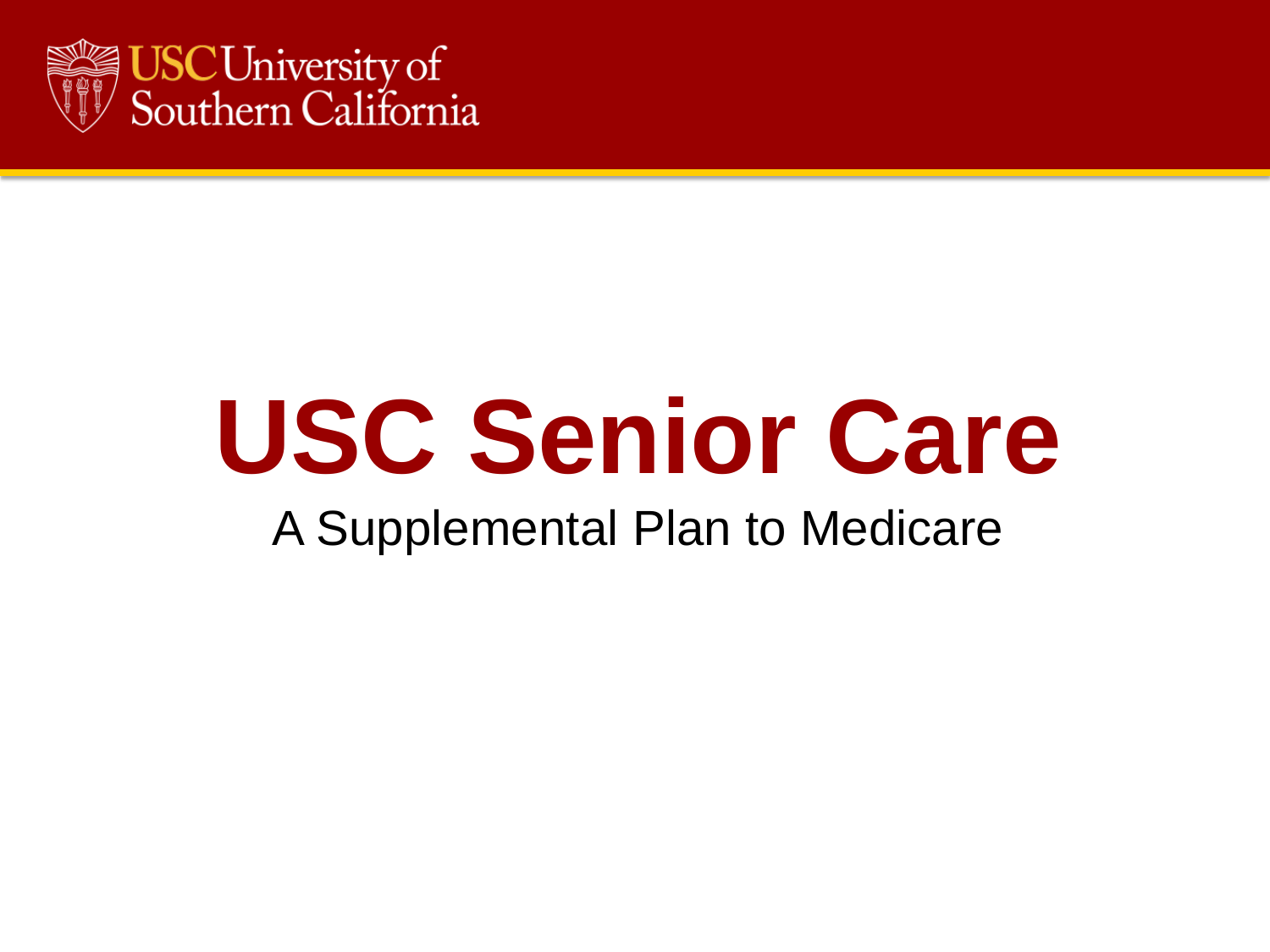

#### **What is Senior Care and Who is Eligible?**

- A sponsored supplemental plan to Medicare for former employees of the University of Southern California, their spouses, mutual financial dependents or registered domestic partners.
- An affordable solution to bridge the gaps in Medicare coverage:
	- Medicare covers 80% of the cost.
	- Senior Care will help cover the 20% that you are responsible for.
	- No out-of pocket physician services expense when you see a doctor at USC.
	- Since Senior Care is a supplemental plan to Medicare, it only covers the services that Medicare approves.
- **Must have both Medicare Parts A and B.**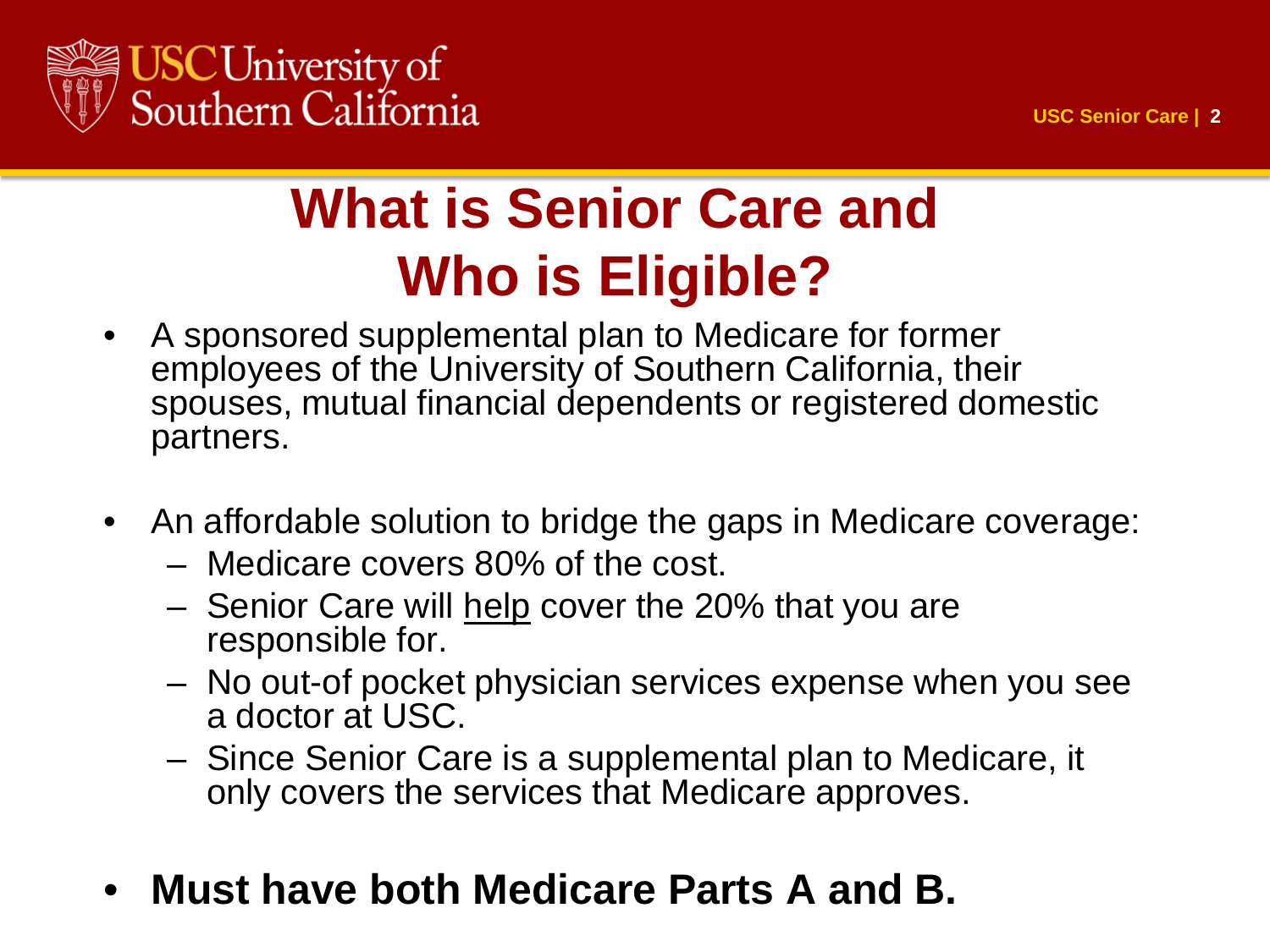

#### **Benefits**

- You have no co-payments or deductibles (\$200) if you receive services exclusively from USC physicians and USC affiliated hospitals.
- No authorizations or pre-approvals required.
- No physical exam required for membership.
- Premium is not dependent on age, locality or health condition.
- You can choose any doctor in the nation as long as he/she accepts Medicare assignment. You will pay 2% of Medicare Allowable for non-USC providers.
- Plan provides foreign travel emergency medical coverage.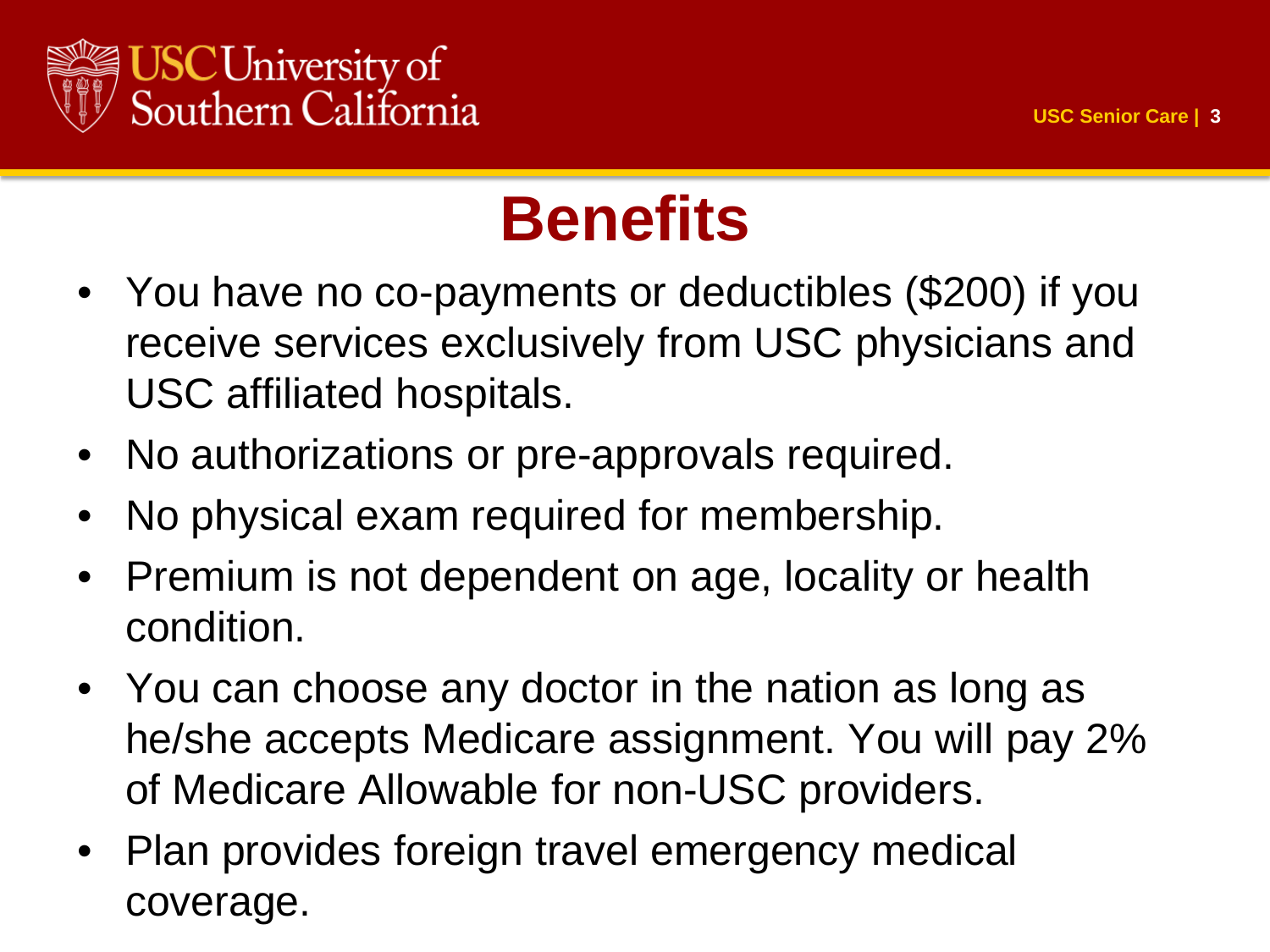

## **Coverage**

#### • **Part A—Hospital Coverage**

- Inpatient hospital services
- Skilled nursing facility care
- Home health care and at-home recovery services

#### • **Part B—Medical Services Coverage**

- Outpatient care
- Physician services
- Laboratory services
- X-ray
- Ambulance services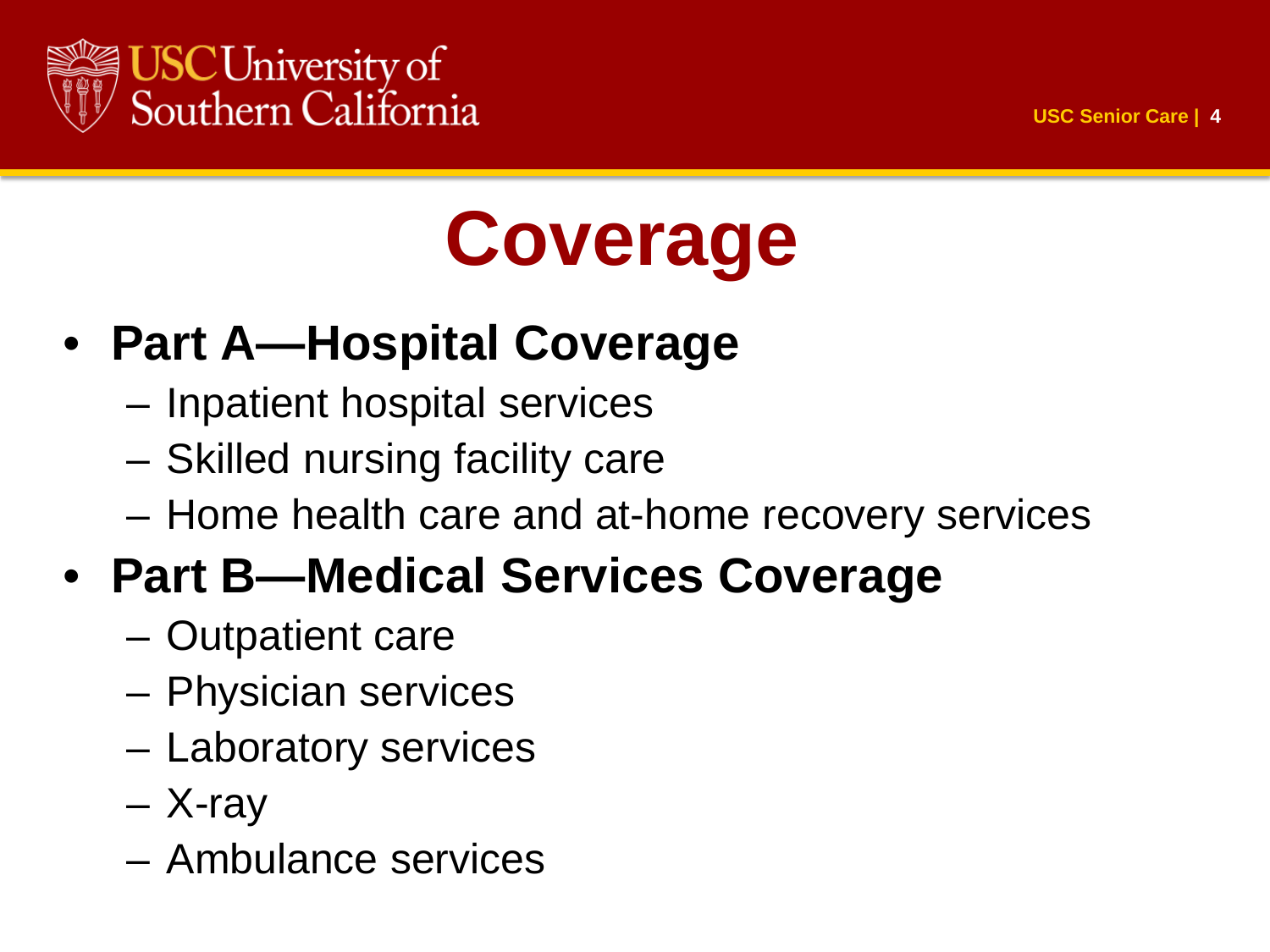

### **Medical Benefit**

| \$100 Allowable                                      | <b>Medicare</b><br>Pays | <b>Senior Care</b><br>Pays | Your<br><b>Cost</b> |
|------------------------------------------------------|-------------------------|----------------------------|---------------------|
| <b>USC Providers</b>                                 | \$80                    | \$20                       | \$0                 |
| <b>Non-USC Providers</b><br>(After \$200 Deductible) | \$80                    | \$18                       | \$2                 |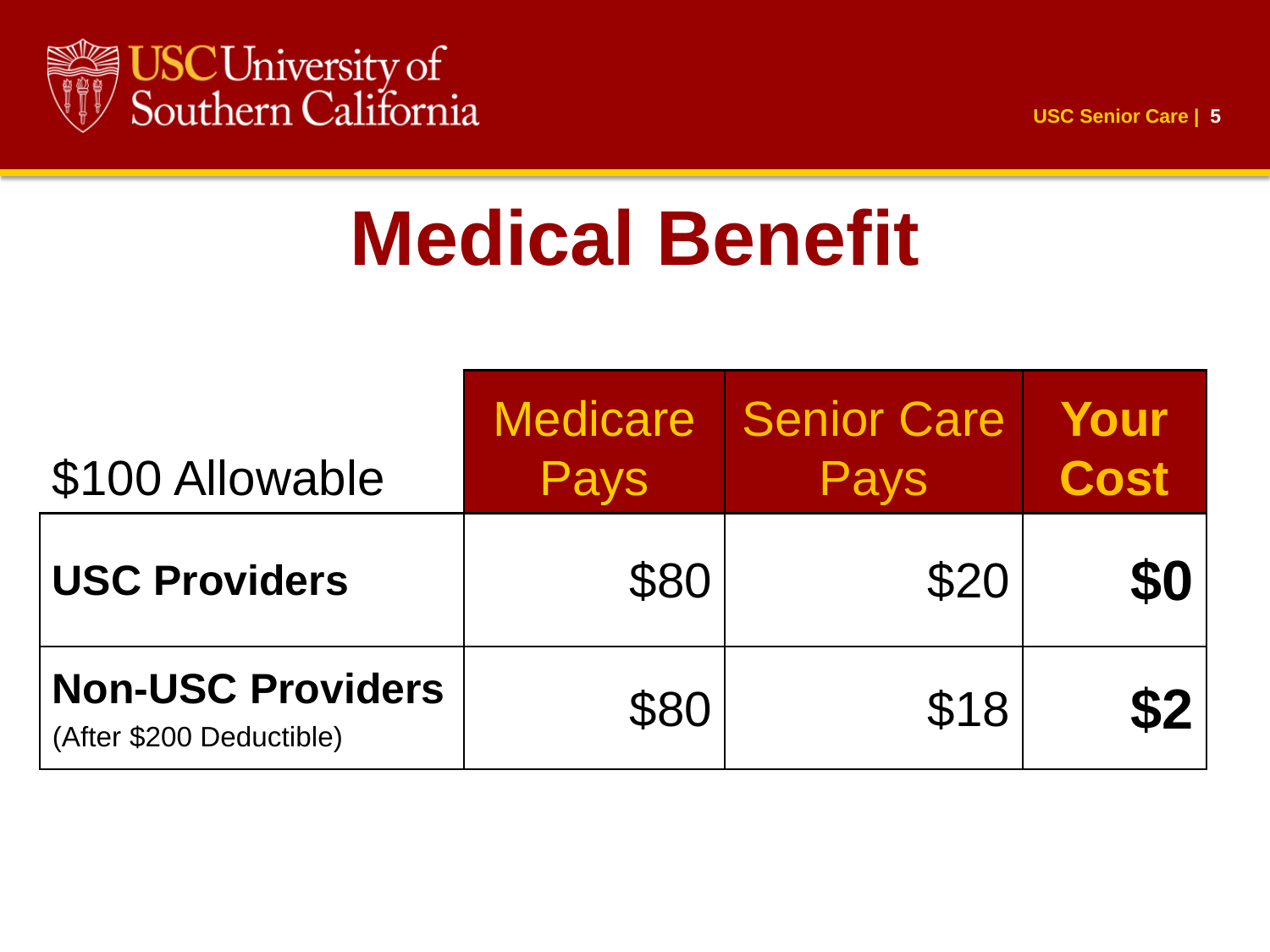



### **Dental and Vision**

- Participants will be automatically enrolled for dental and vision benefits at no additional cost.
	- **Delta Dental**
		- You can continue to see your current dentist as long as they are Delta Dental providers.

#### – **VSP**

- Coverage includes eye exams, corrective lenses and eyeglass frames.
- Prescription drugs NOT included
	- **You must enroll in Medicare Part D plan**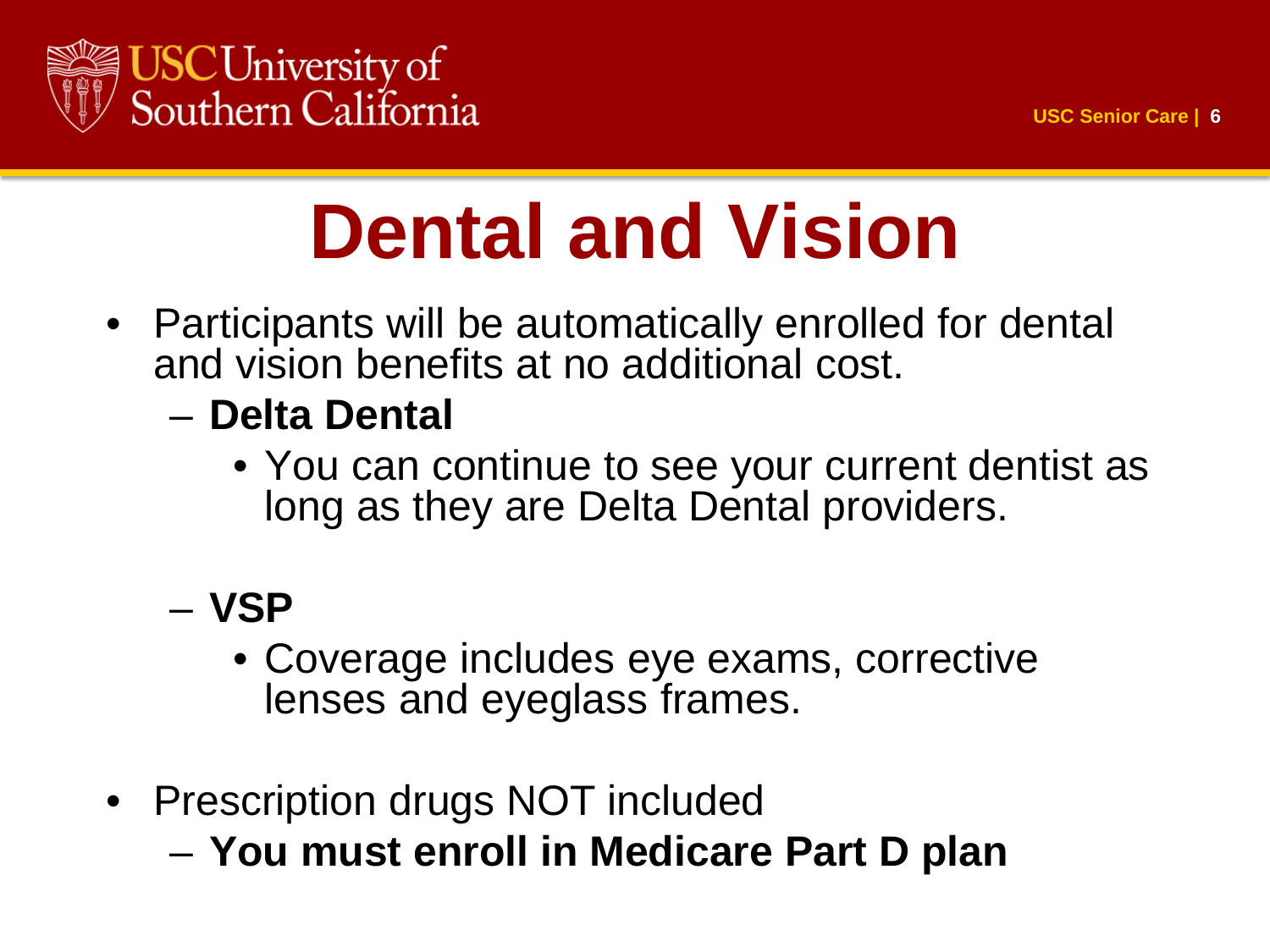

## **How to Enroll**

- Contact USC Health Plans when you are ready.
- You are automatically enrolled in Dental and Vision benefits when you join Senior Care. One single enrollment form.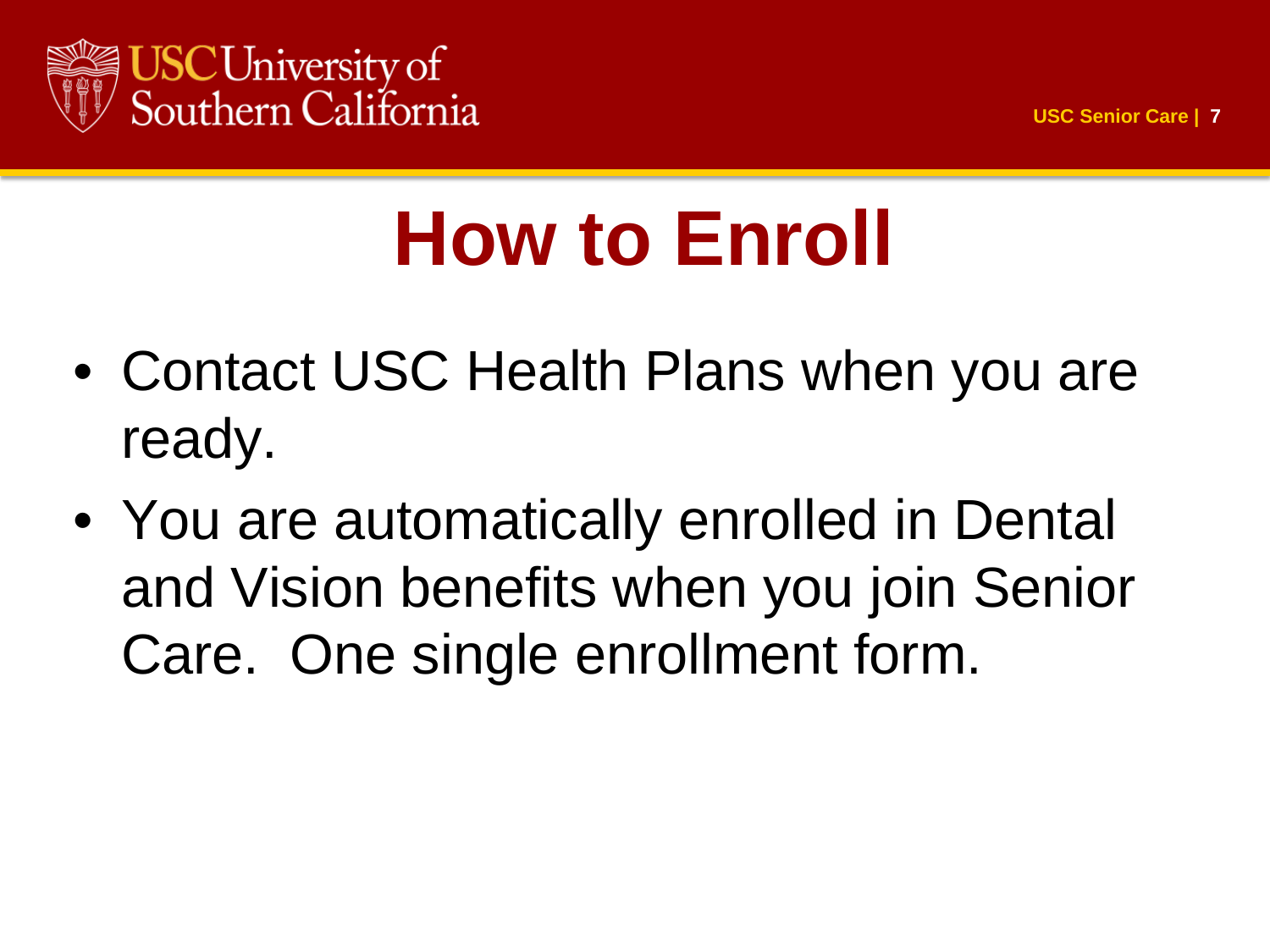

### **FAQ**

- *Q: How does USC Senior Care differ from Medicare HMOs?*
	- There are distinct advantages to USC Senior Care over Medicare HMOs:
		- You can choose to see any Medicare provider.
		- Pre-approvals or referrals are not necessary.
		- You can be treated in any Medicare-approved hospital.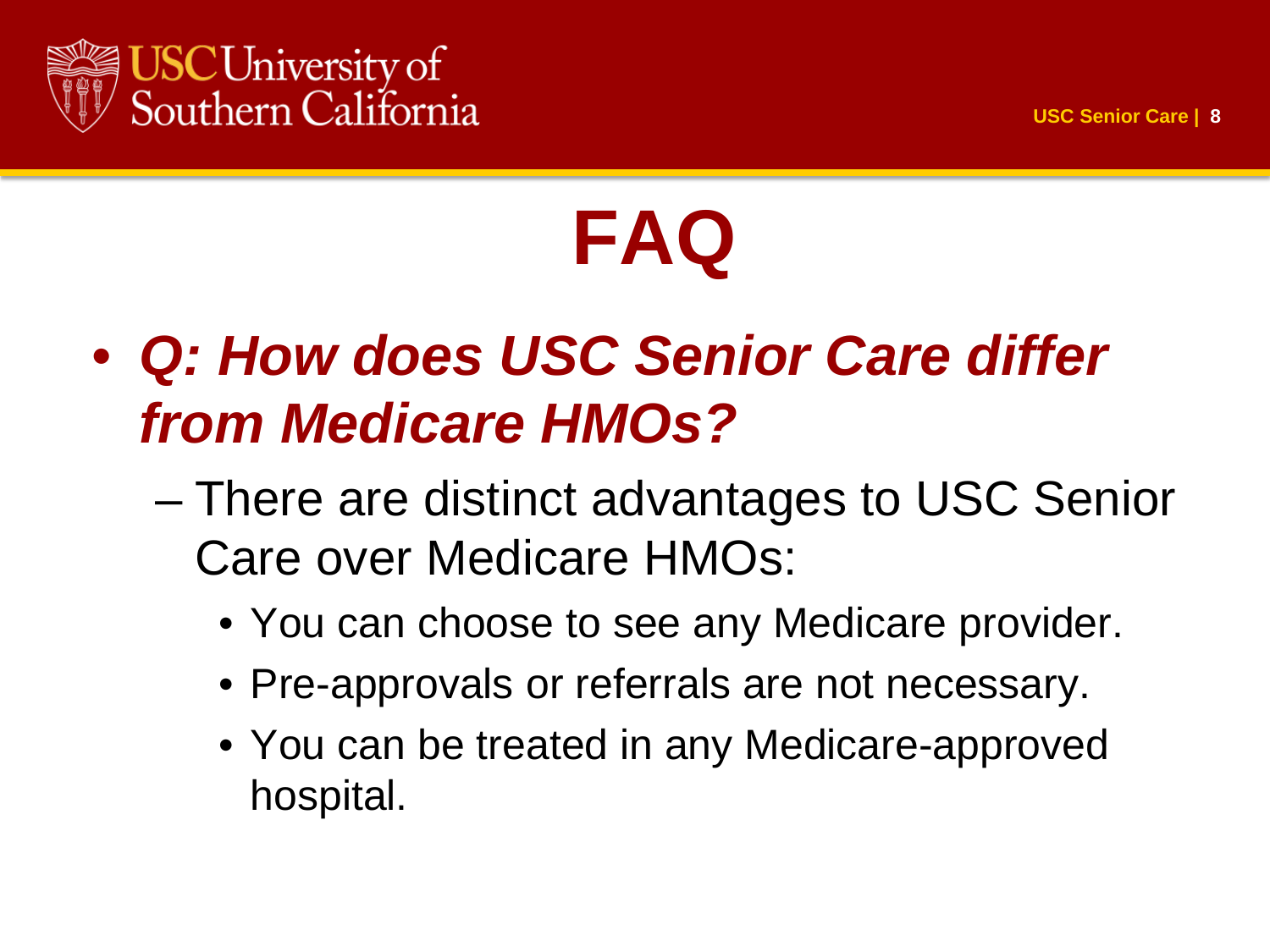

## **FAQ**

- *Q: Does USC Senior Care coverage extend to my family members?*
	- Spouses, mutual financial dependents or registered domestic partners that are enrolled in Medicare parts A and B are eligible for USC Senior Care.
- *Q: Is my eligibility for the plan determined by my health status?*
	- No. Your eligibility is not impacted by health status or pre-existing conditions.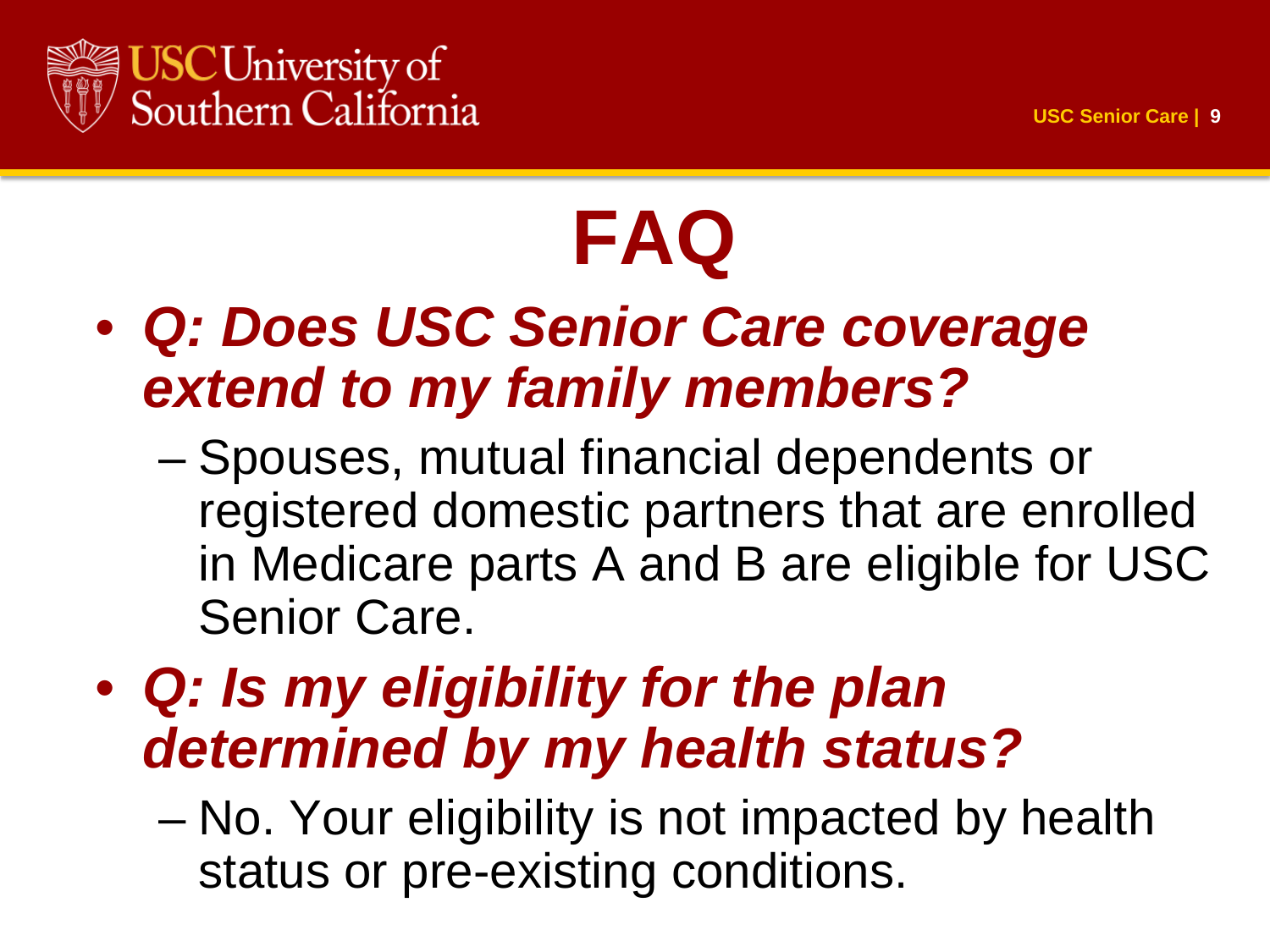

## **FAQ**

- *Am I eligible for this program if I don't live in Southern California?*
	- Yes. You do not have to live in Southern California to be eligible for this program. You may seek care from any Medicare provider, anywhere in the U.S.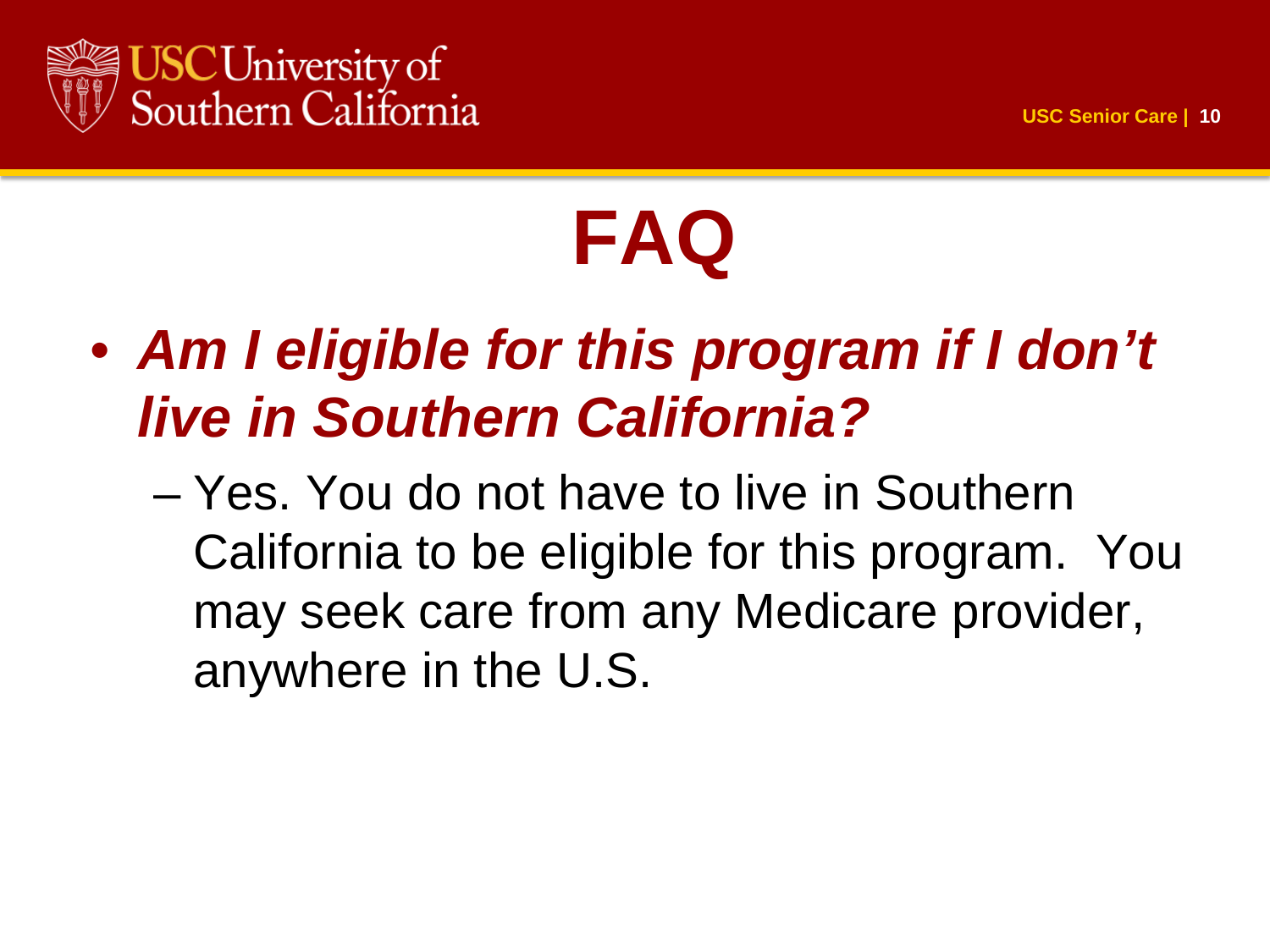

### **FAQ**

#### • *Q: Can I dis-enroll from Senior Care and re-enroll later?*

– Yes. You may re-enroll even if you have disenrolled from Senior Care.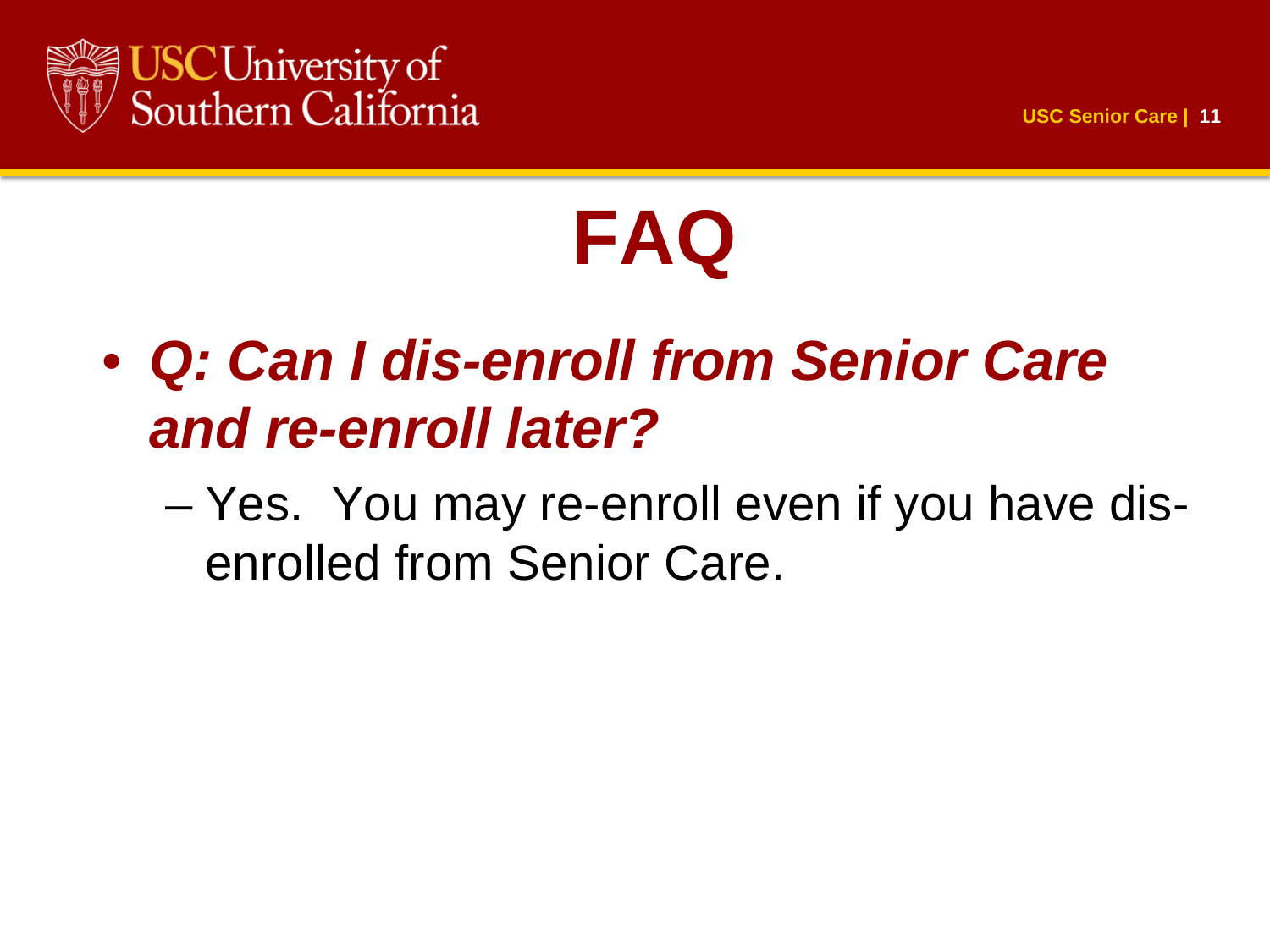

#### **USC Senior Care Member Enrollment**